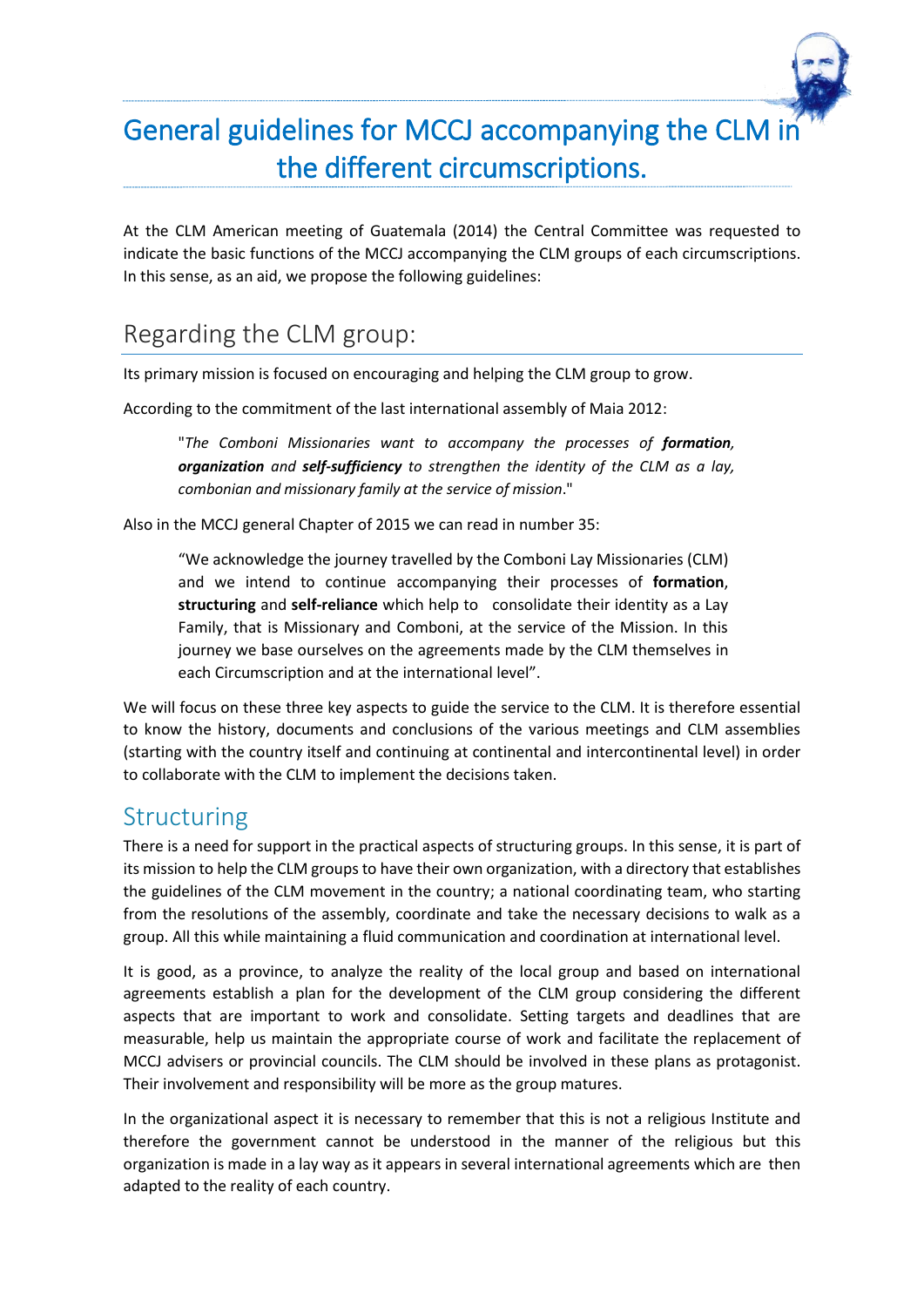Currently, in the country coordinating teams the MCCJ advisor is involved. Depending on the maturity of the group he should change his role. It is a fully Comboni missionary work, where we recognize the need for a presence that stabilizes the group in the early stages but should always seek the leadership and responsibility of the CLM in running the group. The idea is to get autonomous CLM coordinating teams where leadership and responsibility are in the hands of the laity themselves and they can eventually have an advisory council where MCCJ and other members of the Comboni Family can take part. We know this is the way forward.

### Formation and Spirituality

Support in training is also essential. The general training program is established in international agreements (with stages and objectives thereof) and must be adapted to the local context.

It is important that the laity gradually take responsibility for the training of candidates and members. It is fundamental for the future autonomy of the groups to promote training of lay formators.

It is essential to encourage the charism of Comboni in all its aspects, especially as it relates to the *ad Gentes* mission. On the one hand, in new groups he or she will be the person with experience of mission and should convey the experience of the Institute to prepare people before sending them to the mission and the necessary organization (training, administrative, etc.) which makes possible their exposure to mission and their reintegration upon return. On the other hand, there is the task to fan the flame of charisma, which we share as a family, so that it is always alive. It is a fundamental task to understand that we share the same charism and help to discover it in its fullness to recreate and update it in the light of the times. We have to be aware that lay expressions of the charism are different in many aspects.

It is important to promote the knowledge of the figure of Comboni and promote the internalization of spirituality that emanates from it. Only in this way, the CLM movement will develop faithful to the charism. This is a great wealth for the family, and help growth of the charism from their lay perspective is definitely a great service to all the Comboni Family, the Church and the world today.

#### Self-sufficiency

Facing the sufficiency of the CLM movement, the organization and training, of which we have just spoken, are essential but we cannot forget the great challenge of economic autonomy.

In this regard it is also important to accompany the groups not only in finding resources but also work and transfer the knowledge of the Institute towards the creation of structures and finding ways to ensure the sustainability of groups at the local level, international coordination, and create a net of solidarity among the groups internationally. This is not something that will come by itself but needs a push and training of the CLM

### In relation to the particular accompaniment of vocation.

A central role of the MCCJ adviser has to do with the spiritual growth of the members of the group. It is agreed internationally that in the various stages of formation it is good that there is the presence of an accompanier for every member of the CLM and this should be obligatory in the period of vocational discernment. In this period a Comboni presence is important to ensure the candidate's charisma. For this accompaniment it would be important that the groups also formed part of its members towards greater autonomy (although the relationship and collaboration with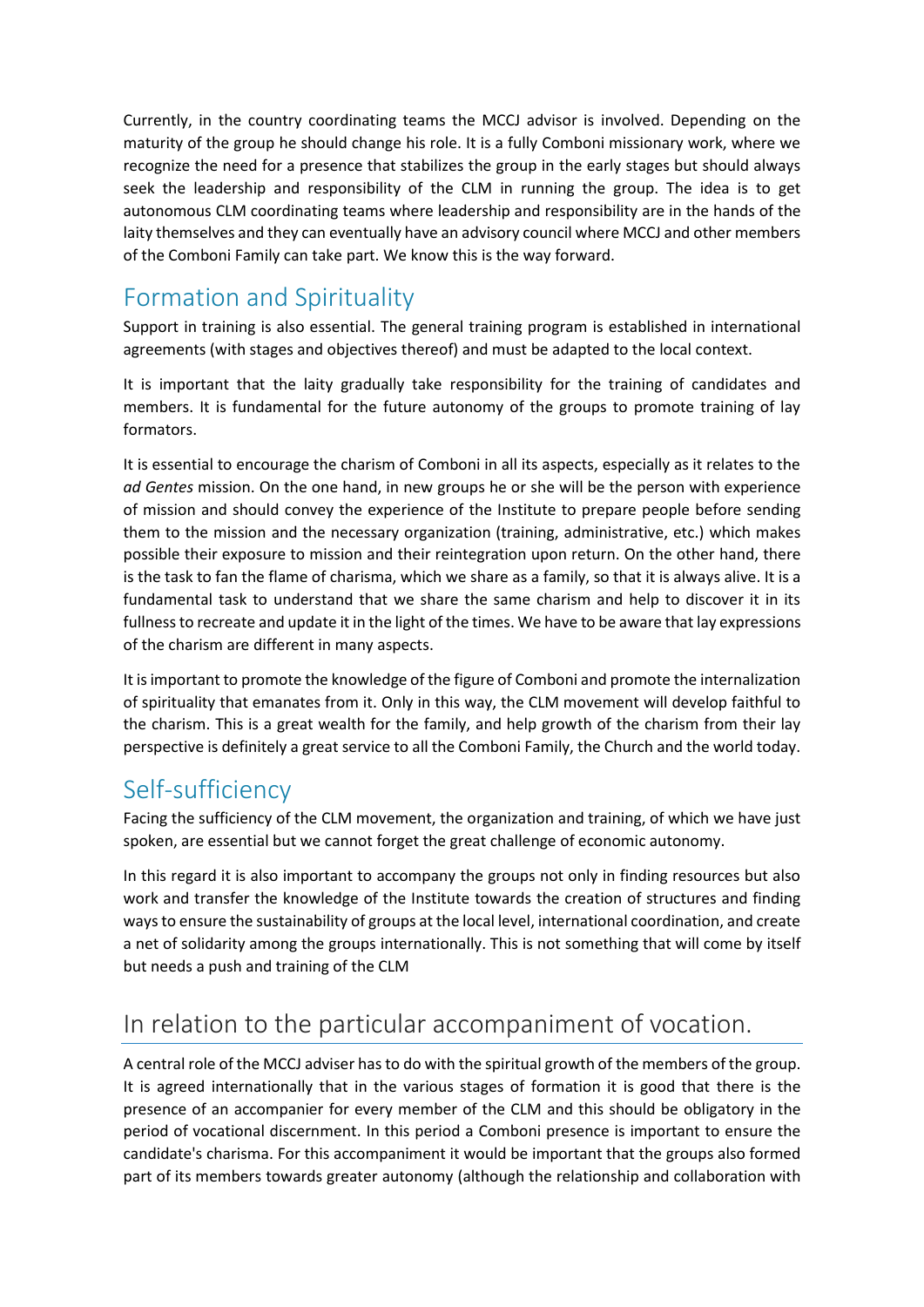the Institute will be always maintained). We must also consider that there are aspects that the laity themselves, well trained, may accompany with more experience such as marriages; also that from their lay perspective of the vocation may assist in the establishment of a genuinely lay movement.

# Regarding the Provincial Council

The MCCJ adviser of the CLM is a delegate of the Provincial Council of each circumscription. This should appoint a MCCJ to accompany the CLM that are in the circumscription, either a local group or CLM coming from other countries.

In some countries there may be more than one MCCJ involved. When the CLM group is present in several regions of the country, usually there is a MCCJ as a reference for each CLM community. Coordination among all involved is essential.

One of its main mission is to serve as a bridge between the MCCJ of the circumscription (starting with the Provincial Council) and the CLM. It is not a matter of simply transmitting agreements but to encourage working together, publicize and raise awareness of the CLM vocation and foster ties as Comboni Family.

### Regarding the International Coordination

Besides the CLM coordinating team of each country, the CLM have an international structure. It has a Continental Committee and a Central Committee in charge of international coordination.

This structure is at the service of the movement and therefore of the MCCJ accompanying the groups to receive support, advice and training in the sustenance of the groups.

It is a joint structure with the presence of CLM and MCCJ. At the continental level it is the provincial responsible for the CLM on the continent that accompanies it and in the Central Committee a MCCJ chosen in the international CLM assembly and a delegate of the General Council.

The MCCJ adviser of the circumscription participates with the CLM coordinator of the group in continental and intercontinental meetings of the CLM movement.

It is the responsibility of the MCCJ adviser to promote the CLM group communication worldwide and help to meet the international agreements.

CLM Central Committee. February 2015